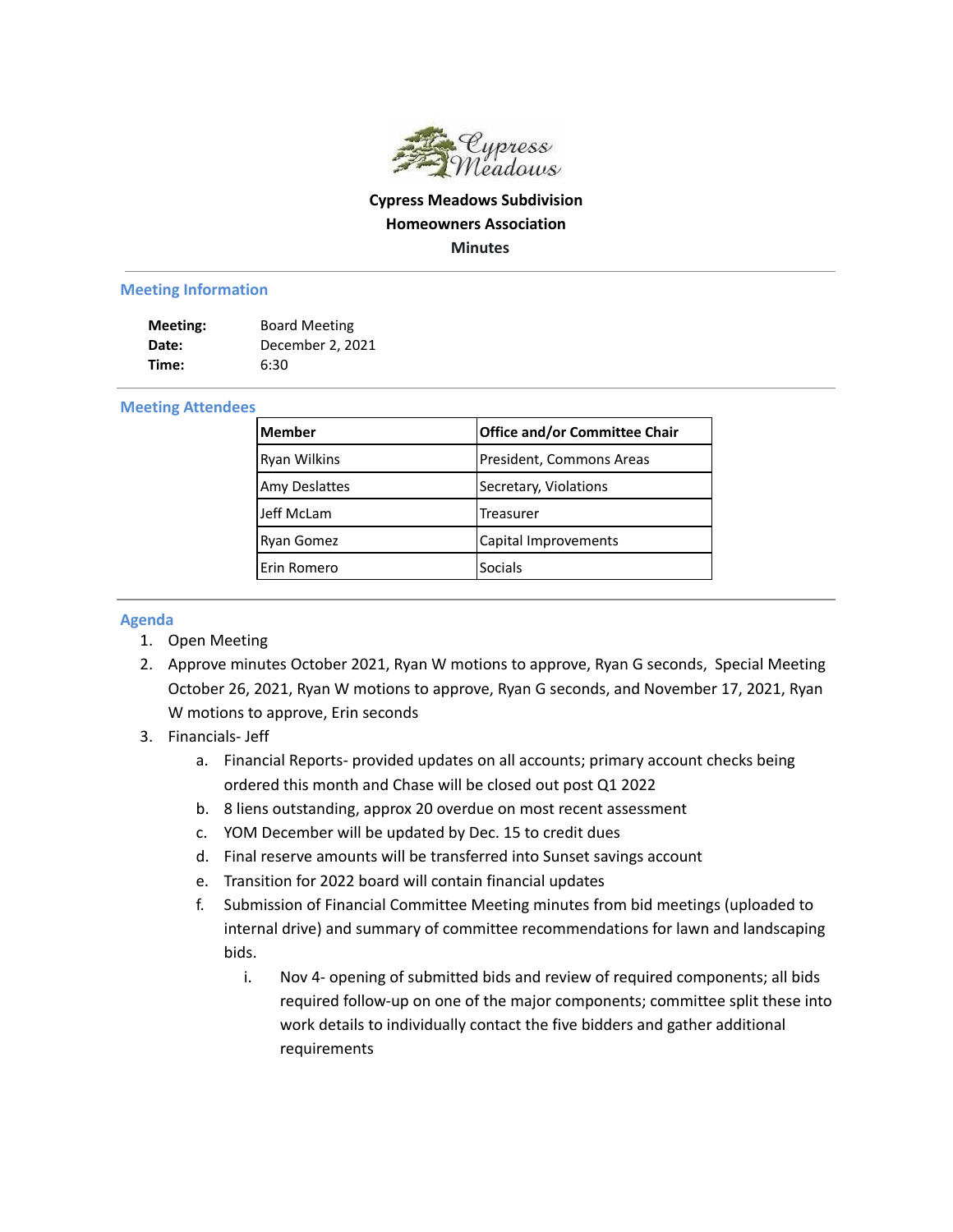- ii. Nov 15- Committee presented follow-up on each bidder and summary of all reference contacts. Voted to disqualify two vendors; one for lack of workman's compensation insurance and one for quality of references received
- iii. Bids were analyzed against 2022 budget projections and two vendors were proposed as viable options based on references and total annual cost. One bid was not recommended due to the bid cost being potentially unaffordable according to the 2022 projected budget.
- 4. Old Business:
	- a. Review bids and award contracts for lawn maintenance and landscaping; board discussed committee findings and projected budget needs for next lawncare and landscaping. Erin motions to select Rotolo as the contract recipient and direct financial committee to negotiate contract with president approval, Ryan W seconds. Poll of all board members in favor of pursuing a contract with Rotolo. Jeff will begin contract negotiations and organize additional site visit day with Rotolo representative and Ryan W. Erin will prepare response letter to bidders not selected.
	- b. Annual Assessment Policy -Action Item. Amy motions to adopt into Bylaws, Ryan G seconds
	- c. Lake Lot Policy- Action Item Amy motions to adopt into Bylaws, Ryan W. seconds
	- d. Follow up on cooperative agreement; Ryan G will contact Brian for follow up on annual assessments in new phase to ensure that 2022 budget is accounting for lot assessments appropriately
- 5. New Business
	- a. Secretary Request- return address stamp for mailings; will purchase under communication line item
	- b. Trailer covenant, re: trailers attached to vehicles for extended periods of time; use best judgment, but when repeated issue warning to open dialogue with homeowner
	- c. Spending Privilege Policy- review and discussion; Jeff suggests specific policy re: ability to engage in loans for the association; table until next meeting
- 6. Committee Reports
	- a. ACC
		- i. Approvals to review; Erin motions to approve, Ryan G seconds
			- 1. Birchview- aluminum fencing on pond lot
			- 2. Windy Feather- whole home generator
			- 3. Misty Wind- whole home generator
			- 4. Turnmill- shed
			- 5. Windy Feather- fence on adjoining lot
			- 6. Misty Wind- paint color
			- 7. Silverwood- paint and shed repairs